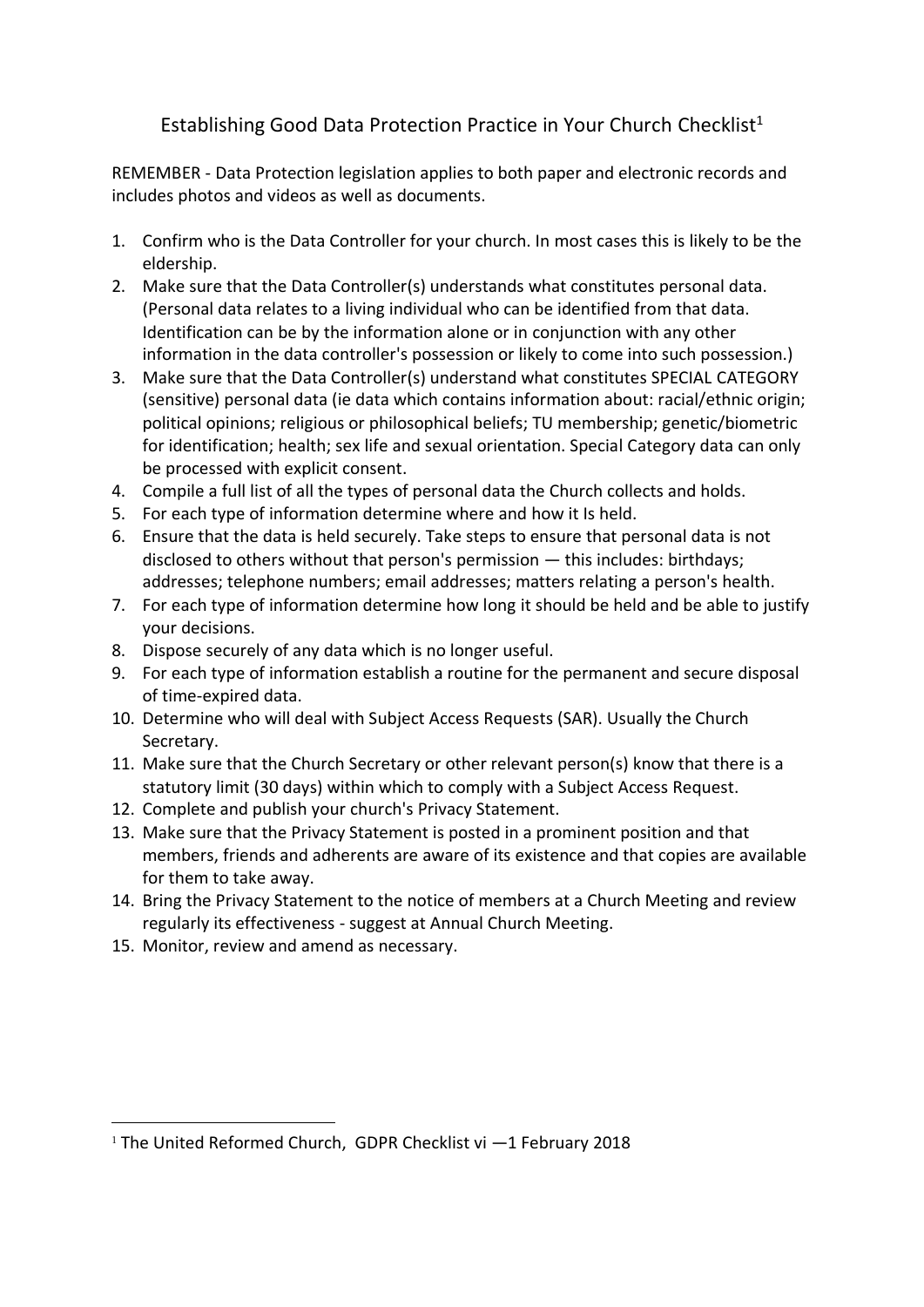# NSPCI Data Protection Policy 2018

The General Data Protection Regulation (GDPR) takes effect across Europe from 25 May 2018. It replaces the existing law on data protection and gives individuals more rights and protection in how their personal data is used by organisations.

There must be a valid lawful basis in order to process personal data. There are six available lawful bases for processing. Which basis is most appropriate will depend on your purpose and relationship with the individual. The majority of data held by the Denomination should be held under the basis of consent, such as a permission slip for photography during youth activities, or legal obligation, e.g a safeguarding referral.

Personal data is information about a living person which is capable of identifying them. This that includes, address, telephone number, email address, age, birthday, names of family members.

The Information Commissioner's Office (ICO) provides for special conditions for not for profit organisations. This includes an exemption from registering with the ICO where data is processed only for the purposes of: establishing or maintaining membership; supporting a not-for-profit body or association; or providing or administering activities for either the members or those who have regular contact with it. The information must not be kept after the relationship between the individual and the organisation ends, unless it is necessary for the purposes described above.

Sensitive personal data can only be processed with explicit consent. This includes data contains information about: racial/ethnic origin; political opinions; religious or philosophical beliefs; TU membership; genetic/biometric for identification; health; sex life and sexual orientation.

Where gathering information regarding health, including allergies or medical conditions, you should always seek explicit permission.

Where information is held in electronic form it may be necessary to register with the ICO. Where data is held in hard copy this is not necessary. All data must be held securely in a locked cupboard to which there is no general access.

The basic premise of the GDPR is that people are entitled to know what data is being held by organisations, for what purpose and how long. Where organisations hold data they should make clear how they intend to store, manage and use this. This can be covered in a short sentence on a permission slip seeking permission to photograph.

Personal data should not be shared without consent however if you are keeping records for child protection reasons, you don't necessarily need to get consent from the adults and/or children concerned. More information is available from the NSPCC at [https://safeguardingtool.nspcc.org.uk/documents/171/Child\\_protection\\_records\\_retention](https://safeguardingtool.nspcc.org.uk/documents/171/Child_protection_records_retention_and_storage.pdf) and storage.pdf. If you are in doubt as to whether you need to inform a child or adult that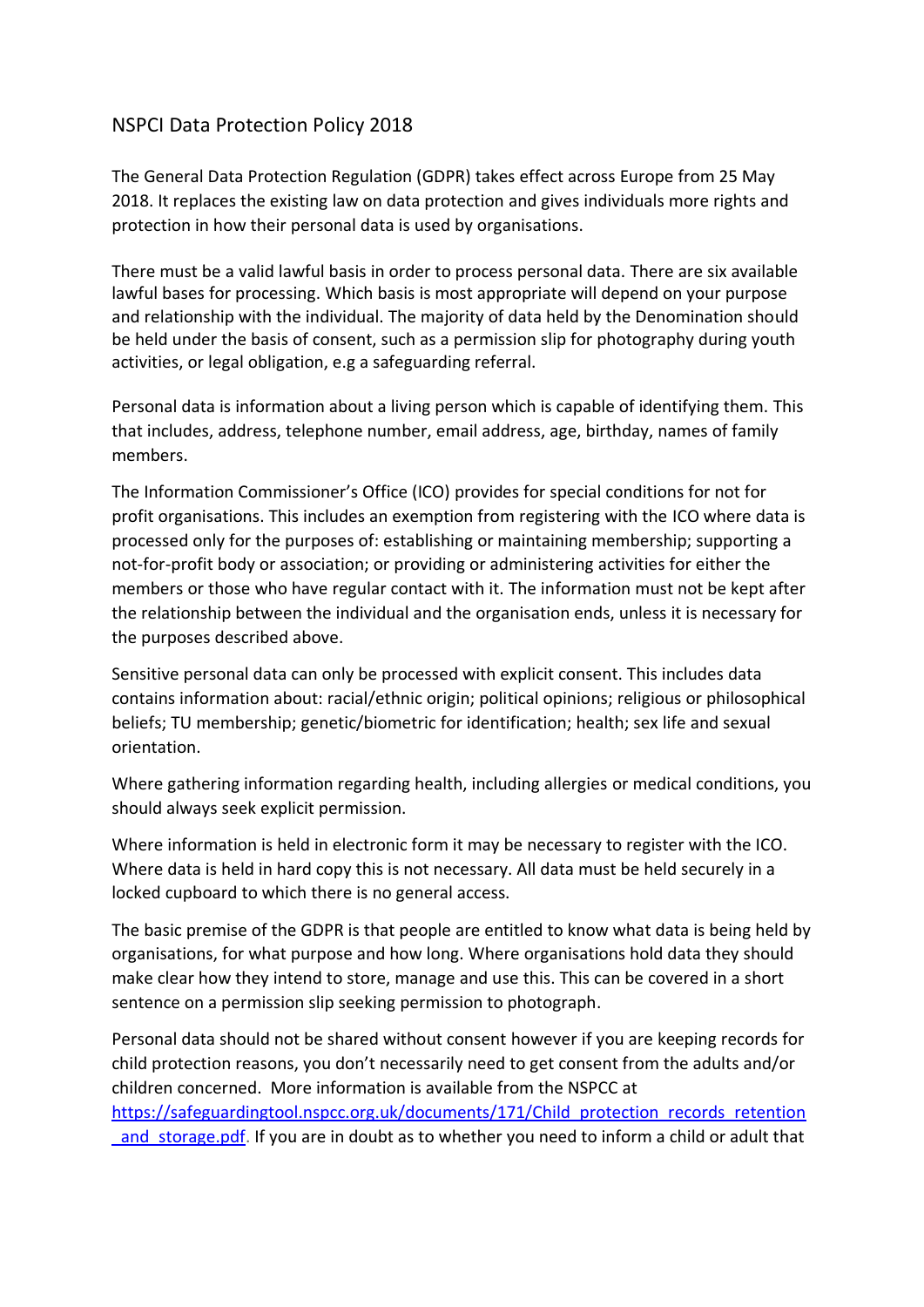data has been shared after a concern is raised you should make the referral first and discuss notification with the agency you are dealing with e.g Police or social services.

Congregations should appoint a Data Controller who will record what type of information is held by the Congregation and ensure it is used only for the exempted purposes above. This should not be an onerous role and can be shared by more than one person.

Under GDPR a person has the right to ask organisations to set out what information they hold about them. Congregations should decide who will deal with Subject Access Requests (SAR). There is a statutory limit (30 days) within which to comply with a Subject Access Request. When a request is received the Congregation should respond setting out what information they hold and for what purpose.

Further information on the GDPR can be found on the ICO website [https://ico.org.uk/for](https://ico.org.uk/for-organisations/guide-to-the-general-data-protection-regulation-gdpr/)[organisations/guide-to-the-general-data-protection-regulation-gdpr/](https://ico.org.uk/for-organisations/guide-to-the-general-data-protection-regulation-gdpr/)

Hints and Tips  $-$  Good Data Protection Practice<sup>2</sup>

• Respect everyone's privacy.

1

- Data should only be used and stored electronically for Church matters, administration and the specific purpose the information was collected for: not shared without permission outside the Church.
- Ensure that paper records are kept in a locked cupboard.
- Do not disclose any personal information about an individual without first obtaining that person's consent—that includes, address, telephone number, email address, age, birthday, names of family members.'
- Consider data security when sending e-mails regarding Church matters from a personal email address. You may wish to set up a congregational or office bearer email addresses using a provider like Gmail e.g. *[secretary.congregation@gmail.com](mailto:secretary.congregation@gmail.com)* or *[congregation.nspci@gmail.com](mailto:congregation.nspci@gmail.com)*
- When emailing groups of people always put their email addresses In the 'bcc' row rather than the 'To' row. This prevents an individual's email address being visible to all the recipients
- If you are sharing birthday information (age or date) about an individual with others always ask for the individual's permission first. Ideally this should be in writing.
- When mentioning pastoral concerns or praying for identifiable individuals take reasonable steps to ensure that the individual (and anyone else who may be directly or indirectly involved) is willing for this to happen.
- When minuting pastoral concerns, refrain from mentioning names and the nature of the concern.
- Prayer lists should be confidentially destroyed immediately after they have been used.

<sup>2</sup> Based on information produced by United Reformed Church, Hints and tips Good Data Protection Practice vl - I February 2015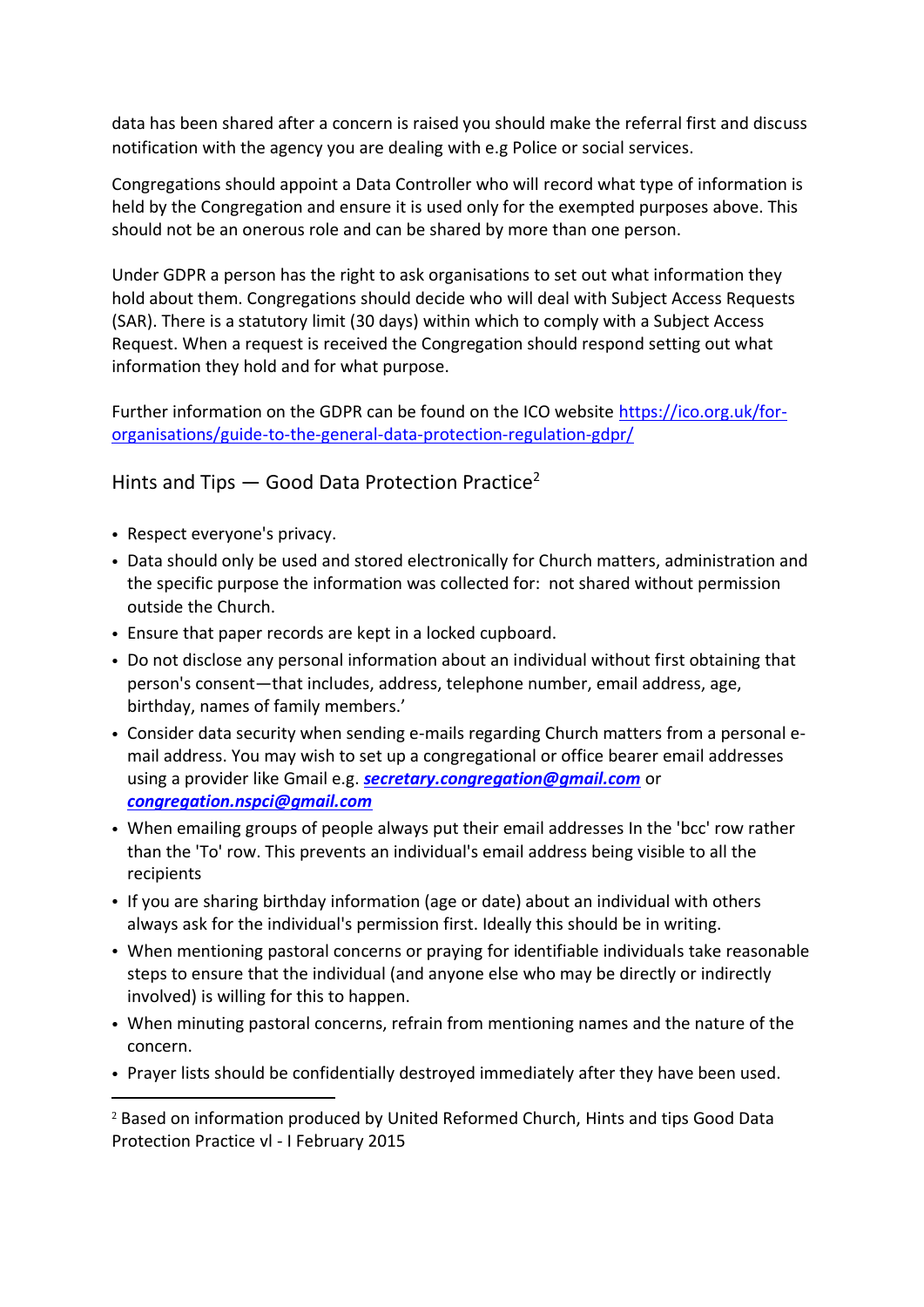- Personal data held on laptops, data sticks and other portable electronic devices should be encrypted. If data is held in electronic form then the Congregation may need to register with the ICO.
- If using cloud storage ensure that the servers are located within the European Economic Area (PEA) and take reasonable steps to ensure security.
- When collecting an e-mail always ask for consent from the owner of the e-mail: do not assume consent if the e-mail address is supplied by a third party. e.g "*These e-mail addresses will only be used for issues related to Congregation for purpose of ……… This information will not be shared with third parties. Should you wish to remove your email address from this list please let us know*"
- Order your records —minimise what you keep.
- Check that existing and former officers/elders/committee members are not retaining their own copies of personal data in paper form or electronically. Seek their confirmation that all such data has been returned or destroyed.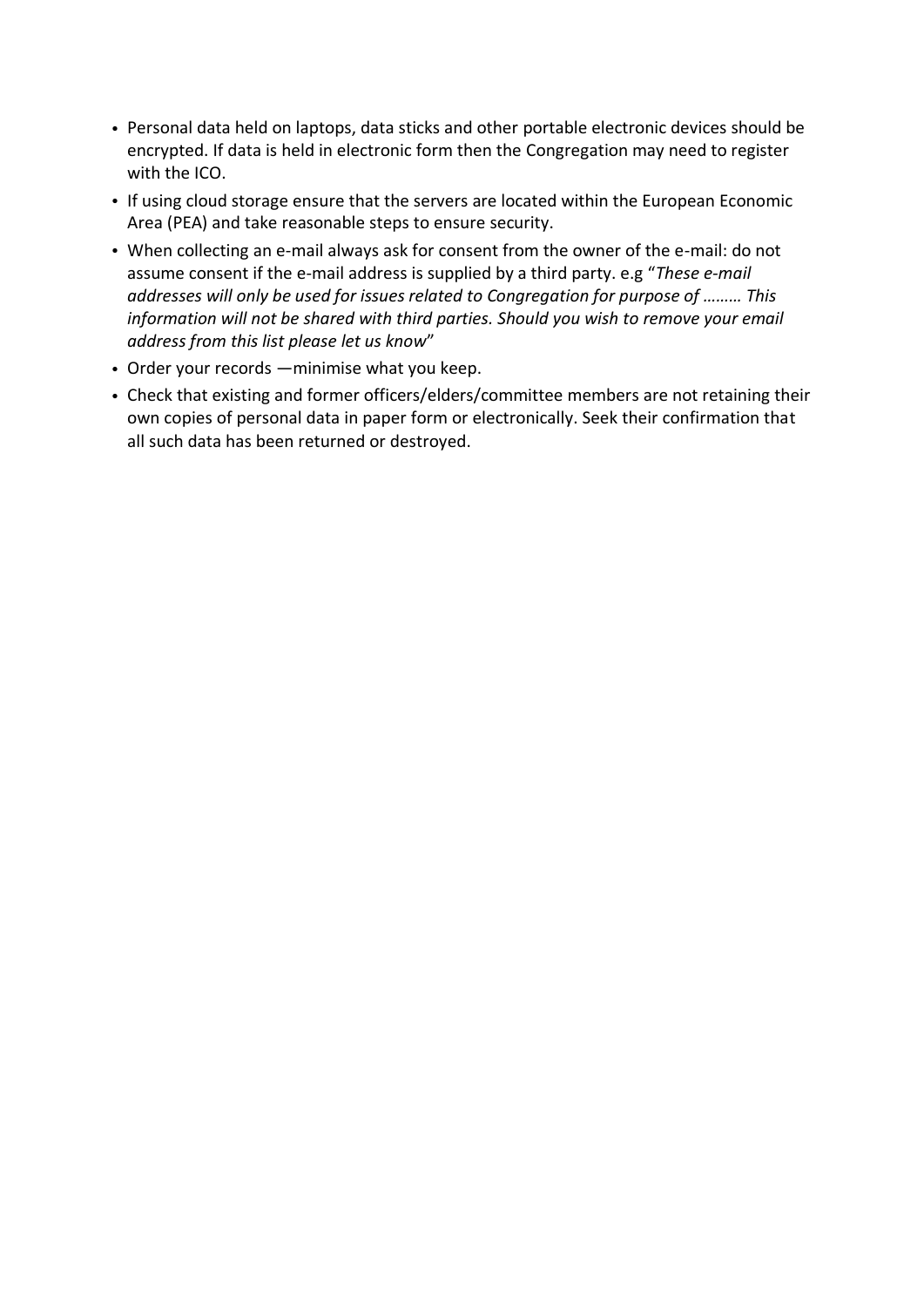# Sample forms of words

## **1. Photography**

#### Dear Parent/Carer

During the course of the year, we may sometimes wish to take photographs or video recordings of children within this group or on trips, either for our own records, for use as part of our learning, for inclusion in Denominational publications or for inclusion on our website. Children may also be photographed when attending events or activities organised by the Sunday School and Youth Committee of the NSPCI.

To comply with the Data Protection Act 1998 and the new General Data Protection Regulation (May 2018), we need to ask your permission to do this. In view of this, please read the Statement below and complete and return this form by **.** 

We may use your child's photograph in congregational or denominational publications. We may use your child's image on our website. We may record your child's image on video. These recordings or photographs may be used as part of Sunday School learning and work and entered into Sunday School exams. Your child's image may appear in the media. Your child's first name may appear with the image in the media.

| *delete as applicable |
|-----------------------|
|                       |

Address ………………………………………………………………………………………..

…………………………………………………………………………………………………..

Telephone number …………………………………………………………………………...

Date ……………………………………………………………………………………………

## **2. Health/Allergies**

## Dear Parent/Carer

At the start of each year we wish to ensure that we are aware of any allergy or medical issues which affect those children and young people with whom we work. This information will be held securely for the sole purpose of ensuring we are aware of any risks to the children and young people we engage with.